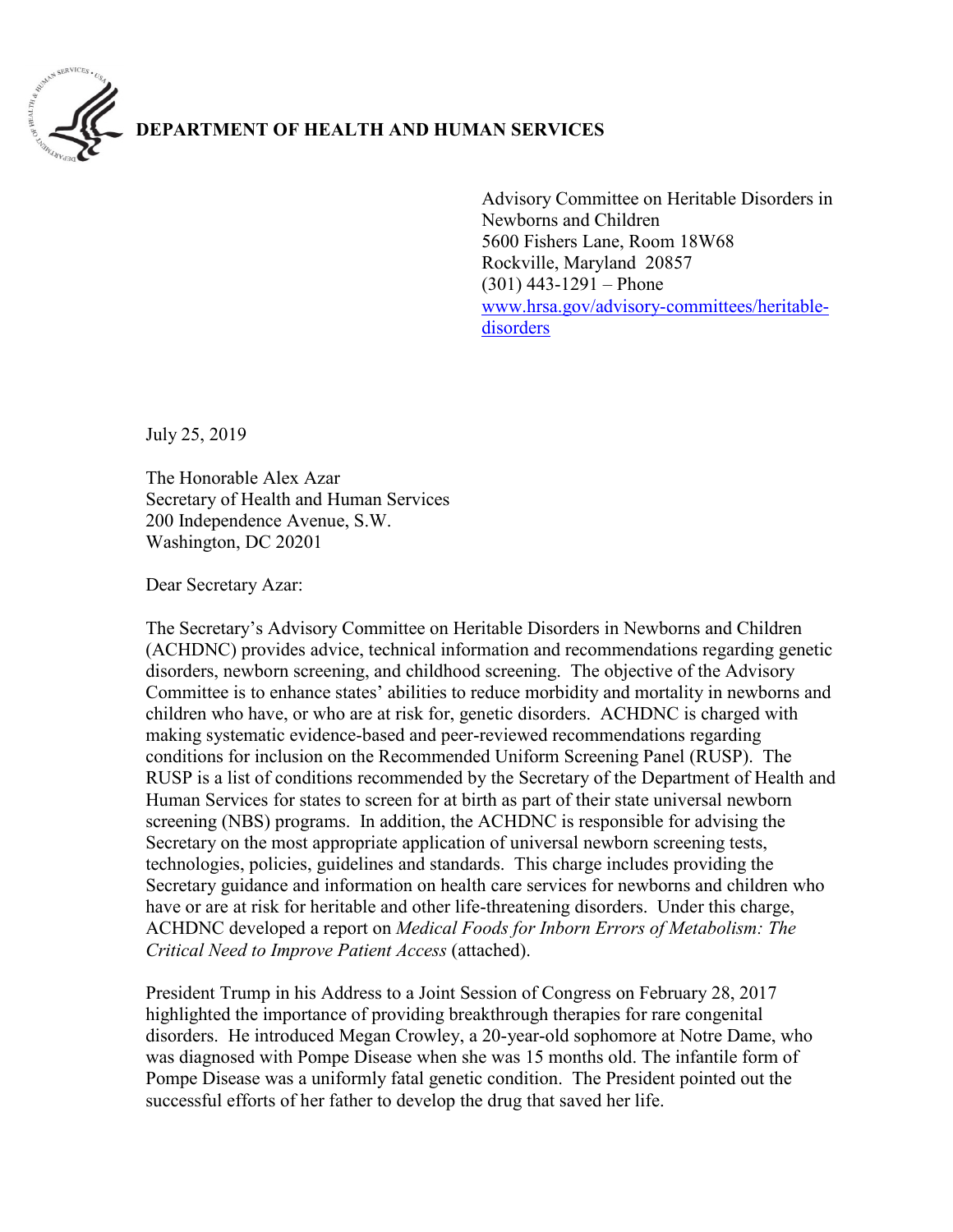The ACHDNC reviewed available evidence at its May 2013 meeting and found that Pompe Disease met the evidence-based criteria necessary to recommend addition to the RUSP. The review included information on reliable screening tests, which could be incorporated into a newborn screening laboratory, the development of a successful enzyme replacement therapy and the clinical impact of early treatment on the outcome of affected individuals. The ACHDNC therefore recommended to Secretary Sebelius that Pompe Disease be added to the RUSP. On March 2, 2015, Secretary Burwell accepted the recommendation. At present, eighteen states/territories screen for Pompe and another twelve are pursuing adding Pompe to their newborn screening panel.

While Pompe Disease is an excellent example of how NBS can dramatically alter the prognosis for individuals with an included condition, access to treatment for several conditions on the RUSP is problematic. Specifically, persons with inborn errors of metabolism, which are not treated by drug therapy, but by "medical foods" to avoid permanent morbidity and mortality, often experience difficulties in obtaining insurance coverage for the required therapy throughout their lifetime.

The Food and Drug Administration (FDA) defines medical foods per section 5(b)(3) of the Orphan Drug Act (21 U.S.C. 360ee(b)(3)), to be "a food which is formulated to be consumed or administered enterally under the supervision of a physician and which is intended for the specific dietary management of a disease or condition for which distinctive nutritional requirements, based on recognized scientific principles, are established by medical evaluation."

The ACHDNC has been concerned for a number of years that the medical foods required to maintain the health of persons with inborn errors of metabolism are not covered by medical insurance, as are the drugs, which are necessary for treatment for the other conditions on the RUSP. The ACHDNC completed a review of the medical food reimbursement in the United States and prepared a white paper on the subject, which highlights the urgent need to address the discrepancies in coverage that exist from state to state. Many families have inadequate resources to provide needed medical foods for affected children, and young adults often struggle to maintain lifesaving treatment when coverage is not available.

Phenylketonuria (PKU), as the first screened condition, serves as a paradigm disorder to illustrate the remarkable inconsistency in access to medical food across the United States. Without access to prescribed medical food, individuals with PKU suffer the consequences of toxic elevations in phenylalanine and its metabolites in the blood and brain. These abnormal levels have intellectual, developmental, behavioral, and mental health consequences that include difficulties in school, work, and relationships. Moreover, some affected individuals experience long-term neurologic damage related to failure to maintain dietary control. For individuals with other inborn errors of metabolism, lack of access to medical foods leads to failure to grow and possibly a metabolic crisis with permanent neurologic damage or death.